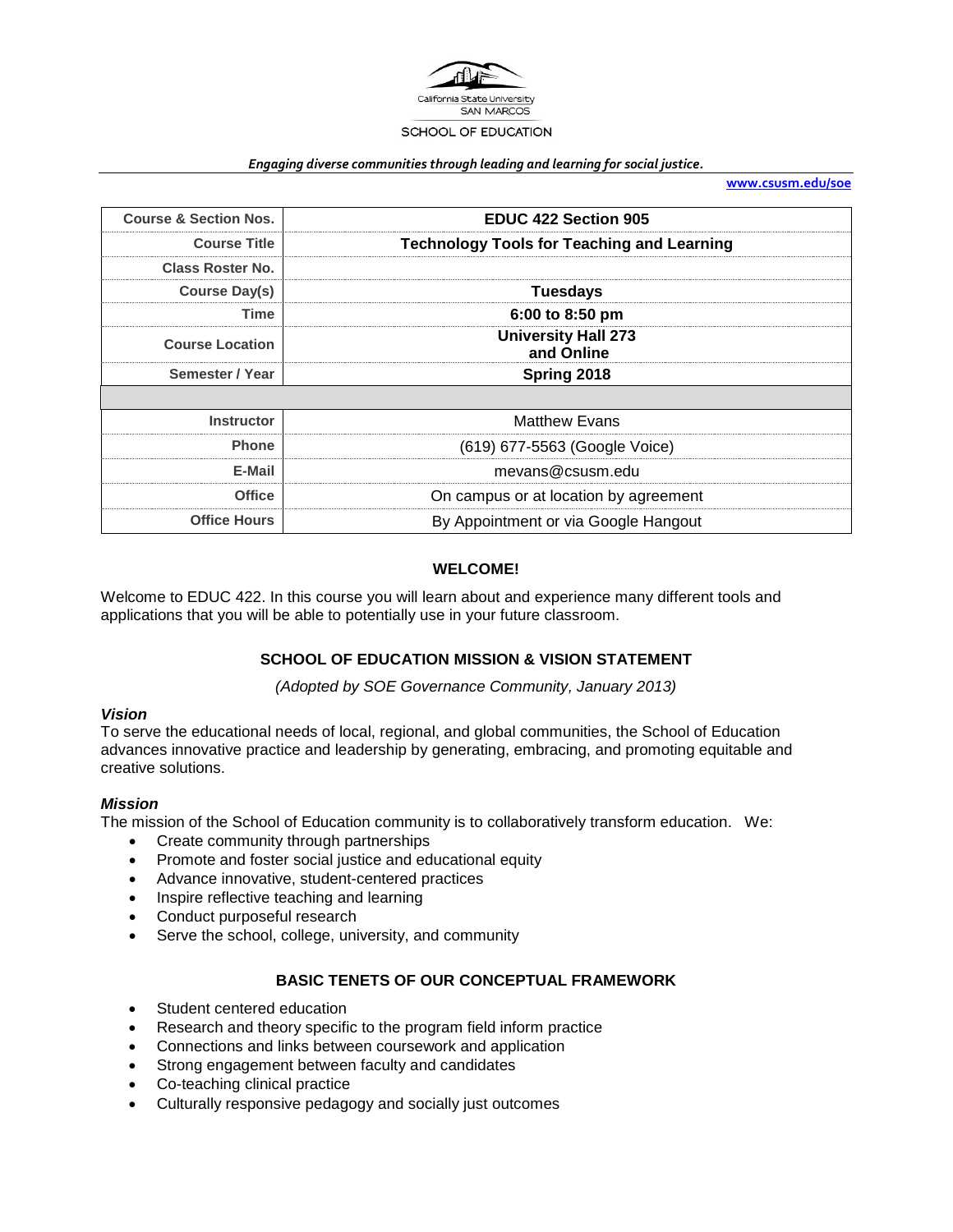# **TABLE OF CONTENTS**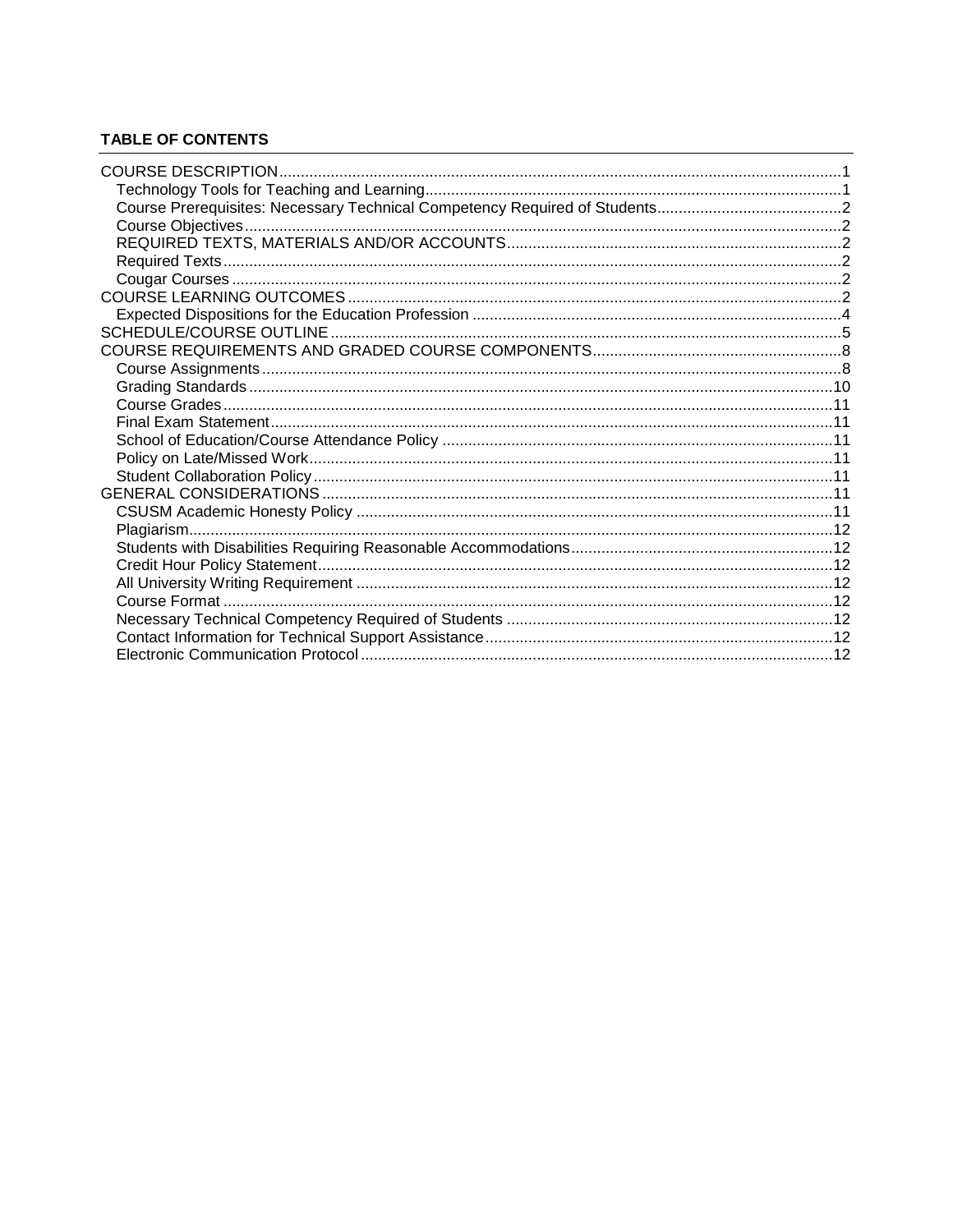## <span id="page-2-0"></span>**COURSE DESCRIPTION**

### <span id="page-2-1"></span>**Technology Tools for Teaching and Learning**

Focuses on knowledge and skills necessary to apply education-oriented productivity tools, graphic organizers, database and spreadsheets, presentation tools, school-appropriate multimedia tools, and communication tools. The course meets the technology prerequisite skill requirement for entering the credential program.

The course is designed to provide you with insights and experiences to potential technologies that you may use in your future classroom.

In lieu of lectures, we will have some mini-lectures and I will guide you through course assignments and there will also be readings and discussion forums. The discussion forums will be an opportunity for you to synthesize and share what you have learned and to help others with their understanding of the material being discussed.

The course is predominately project-based so you will complete projects to show your knowledge and mastery of the technology that has been assigned.

The course will be a hybrid course in that we will have scheduled meeting times, as stated in the syllabus and on Cougar Courses, and other weeks you will complete work on your own online. The weeks that we do not meet have assignments that are more easily completed on your own in your own time.

- 1. Please note about weekly Forums
	- Initial forums due on Thursdays by 11:55 p.m.
	- Two peer responses due on Sundays by 11:55 p.m.

- No Late initial forums or peer responses will receive points unless circumstances prevent you from doing so. If this happens, please let me know immediately so we can formulate a plan for you to complete the discussion forum and receive a score.

- 2. Please note that Assignments are due on Sundays by 11:55 p.m.
- 3. Please note that all assignments will be submitted as hyperlinks via the online text option in Cougar Courses. For help with creating hyperlinks in Cougar Courses, please see helpful information below. The way Cougar Courses is set up for this course you will not be able to attach Word Docs or PDFs.
- 4. While logged into the course, please click on "This Course" to view your grades, assignments, and forums. The "Assignments" option is most helpful to view each week's assignments by week, see due dates, and grade for a particular assignment.

The EDUC 422 course prepares teacher candidates to apply specific educational technology-based applications in methods courses for implementation in teaching and learning with students as well as to their own professional growth. When entering the teacher education program, teacher candidates are expected to have competency in the applications covered in this course. Therefore, School of Education faculty will make assignments requiring teacher candidates to apply technology concepts and skills.

This course is designed for teacher candidates who have met the campus-wide Computer Competency Requirement (CCR) or have pre-requisite skills equal to the CCR and anticipate entrance into the teacher preparation program. This three-unit course partially fulfills the technology competencies as identified by the California Commission on Teacher Credentialing (CCTC) in technology.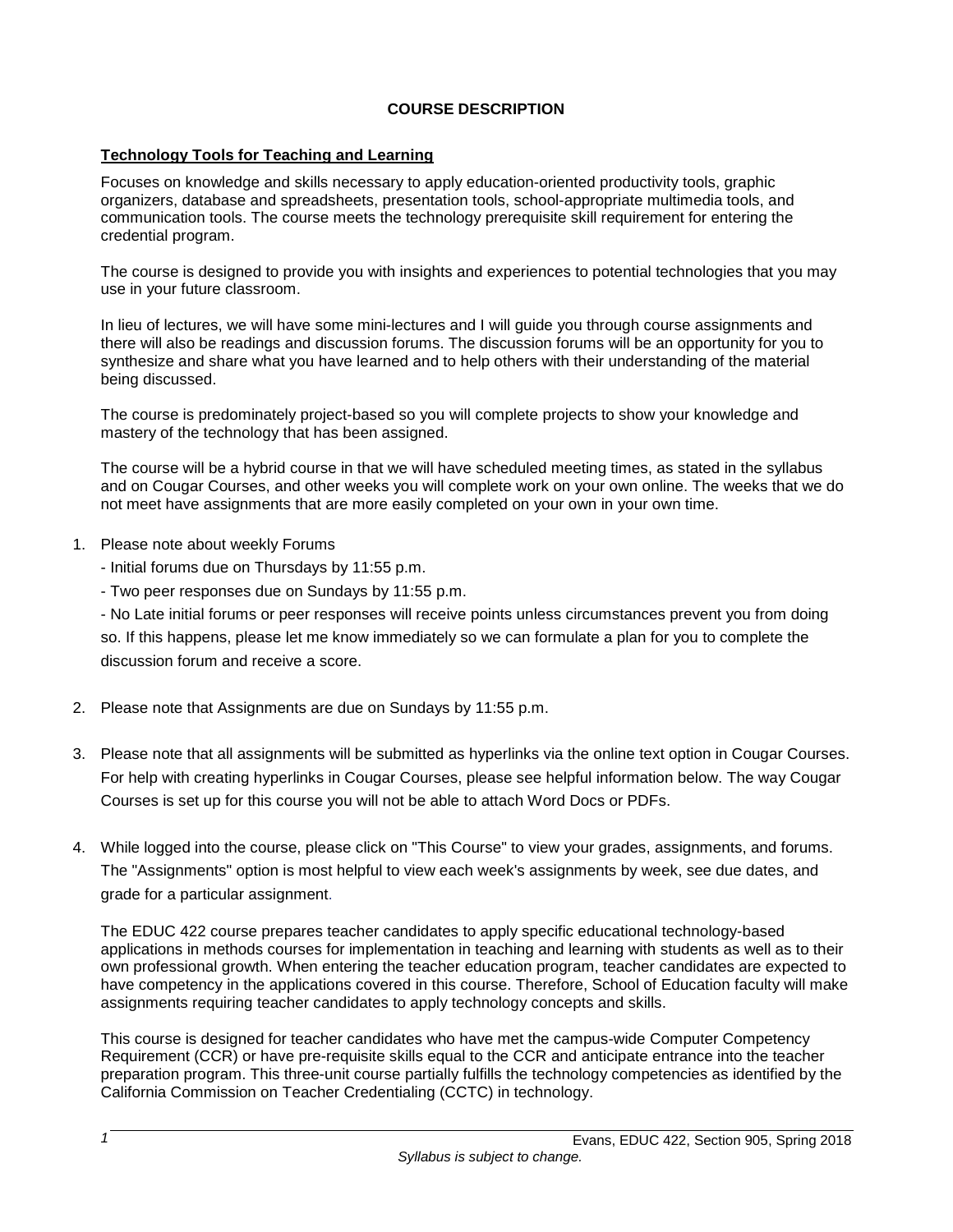## <span id="page-3-0"></span>**Course Prerequisites: Necessary Technical Competency Required of Students**

Students need to have basic computing knowledge and skills such as word processing, file and folder organization and storage, and e-mail and the Internet. It is recommended that students complete a fundamental computer literacy course with a grade B or higher in the last 12 months.

### <span id="page-3-1"></span>**Course Objectives**

Teacher candidates will demonstrate competency in:

- Meeting the International Society for Technology in Education Standards for Teachers (ISTE Standards •T) outlined below at a basic level of proficiency;
- Using a variety of educational technology tools that are applied in teaching and learning within the credential program and used in public school settings; and
- Setting up an electronic portfolio and demonstrating proficiencies in all seven areas of ISTE Teacher Standards.

## **REQUIRED TEXTS, MATERIALS AND/OR ACCOUNTS**

## <span id="page-3-3"></span><span id="page-3-2"></span>**Required Texts**

**There is no required text for this course.** Instead, you will need the following:

- Cloud-based storage (e.g., Google Drive or Dropbox) or a mass storage device, e.g., USB flash drive (8 GB or larger).
- Use of a digital video camera for the video project. Check-out is available from the Kellogg library on 2<sup>nd</sup> floor. Alternatively, a mobile device with a good video camera may be used.

It is not necessary to purchase the educational software, as many of the specific software titles are available on the Web, free in demo-version, and/or available on campus.

### <span id="page-3-4"></span>**Cougar Courses**

Access from [https://cc.csusm.edu/,](https://cc.csusm.edu/) where course materials and assignments are posted. Any changes to assignments will be announced via Cougar Course News Forum which notifies you in your Cougar email.

## **COURSE LEARNING OUTCOMES**

## <span id="page-3-5"></span>**ISTE STANDARDS FOR EDUCATORS**

#### *Empowered Professional*

#### 1. **Learner**

Educators continually improve their practice by learning from and with others and exploring proven and promising practices that leverage technology to improve student learning. Educators:

a. Set professional learning goals to explore and apply pedagogical approaches made possible by technology and reflect on their effectiveness.

b. Pursue professional interests by creating and actively participating in local and global learning networks.

c. Stay current with research that supports improved student learning outcomes, including findings from the learning sciences.

#### 2. **Leader**

Educators seek out opportunities for leadership to support student empowerment and success and to improve teaching and learning. Educators:

a. Shape, advance and accelerate a shared vision for empowered learning with technology by engaging with education stakeholders.

b. Advocate for equitable access to educational technology, digital content and learning opportunities to meet the diverse needs of all students.

c. Model for colleagues the identification, exploration, evaluation, curation and adoption of new digital resources and tools for learning.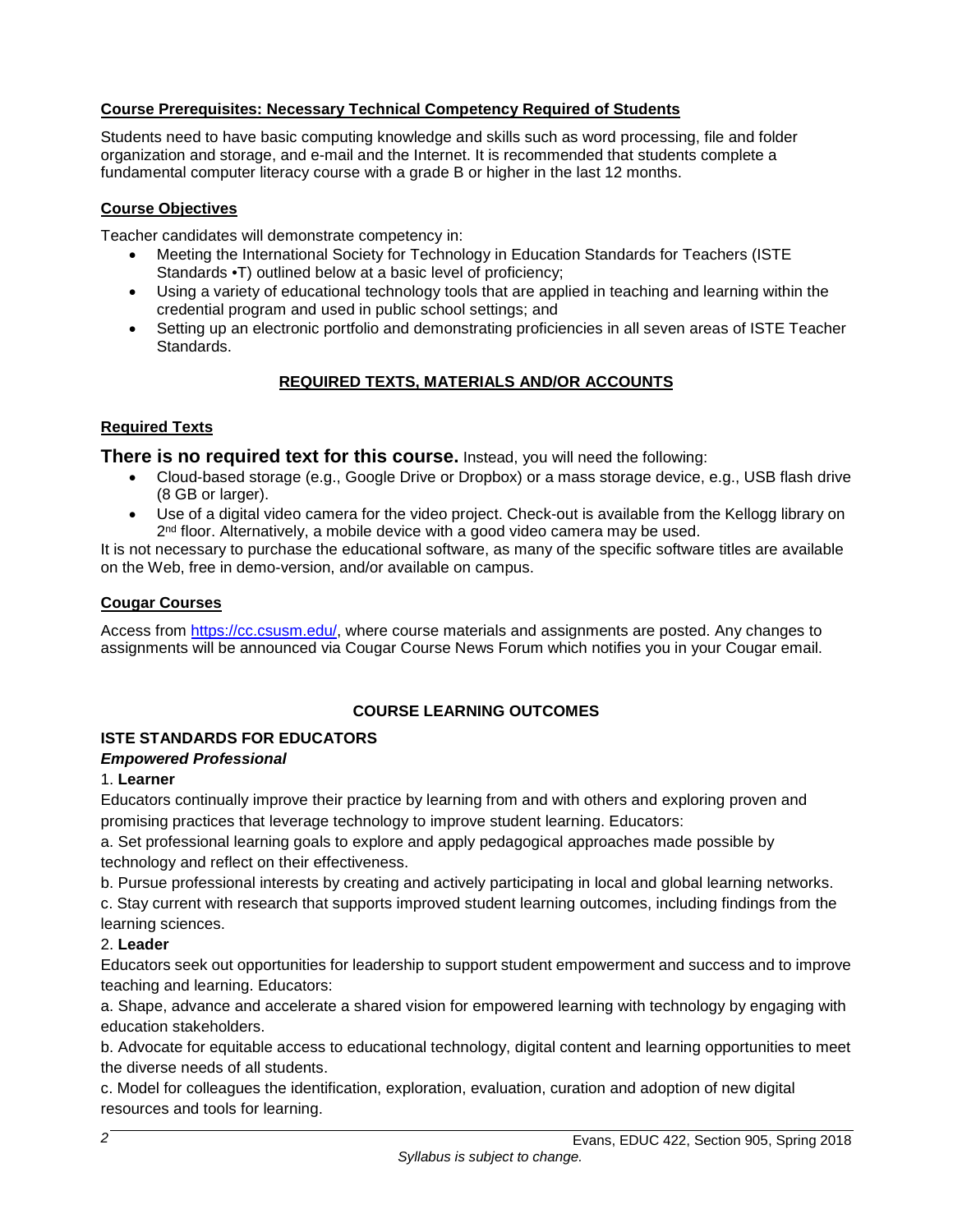## 3. **Citizen**

Educators inspire students to positively contribute to and responsibly participate in the digital world. Educators:

a. Create experiences for learners to make positive, socially responsible contributions and exhibit empathetic behavior online that build relationships and community.

b. Establish a learning culture that promotes curiosity and critical examination of online resources and fosters digital literacy and media fluency.

c. Mentor students in the safe, legal and ethical practices with digital tools and the protection of intellectual rights and property.

d. Model and promote management of personal data and digital identity and protect student data privacy.

# *Learning Catalyst*

## 4. **Collaborator**

Educators dedicate time to collaborate with both colleagues and students to improve practice, discover and share resources and ideas, and solve problems. Educators:

a. Dedicate planning time to collaborate with colleagues to create authentic learning experiences that leverage technology.

b. Collaborate and co-learn with students to discover and use new digital resources and diagnose and troubleshoot technology issues.

c. Use collaborative tools to expand students' authentic, real-world learning experiences by engaging virtually with experts, teams and students, locally and globally.

d. Demonstrate cultural competency when communicating with students, parents and colleagues and interact with them as co-collaborators in student learning.

## 5. **Designer**

Educators design authentic, learner-driven activities and environments that recognize and accommodate learner variability. Educators:

a. Use technology to create, adapt and personalize learning experiences that foster independent learning and accommodate learner differences and needs.

b. Design authentic learning activities that align with content area standards and use digital tools and resources to maximize active, deep learning.

c. Explore and apply instructional design principles to create innovative digital learning environments that engage and support learning.

## 6. **Facilitator**

Educators facilitate learning with technology to support student achievement of the 2016 ISTE Standards for Students. Educators:

a. Foster a culture where students take ownership of their learning goals and outcomes in both independent and group settings.

b. Manage the use of technology and student learning strategies in digital platforms, virtual environments, hands-on makerspaces or in the field.

c. Create learning opportunities that challenge students to use a design process and computational thinking to innovate and solve problems.

d. Model and nurture creativity and creative expression to communicate ideas, knowledge or connections. 7. **Analyst**

Educators understand and use data to drive their instruction and support students in achieving their learning goals. Educators:

a. Provide alternative ways for students to demonstrate competency and reflect on their learning using technology.

b. Use technology to design and implement a variety of formative and summative assessments that accommodate learner needs, provide timely feedback to students and inform instruction.

c. Use assessment data to guide progress and communicate with students, parents and education stakeholders to build student self-direction.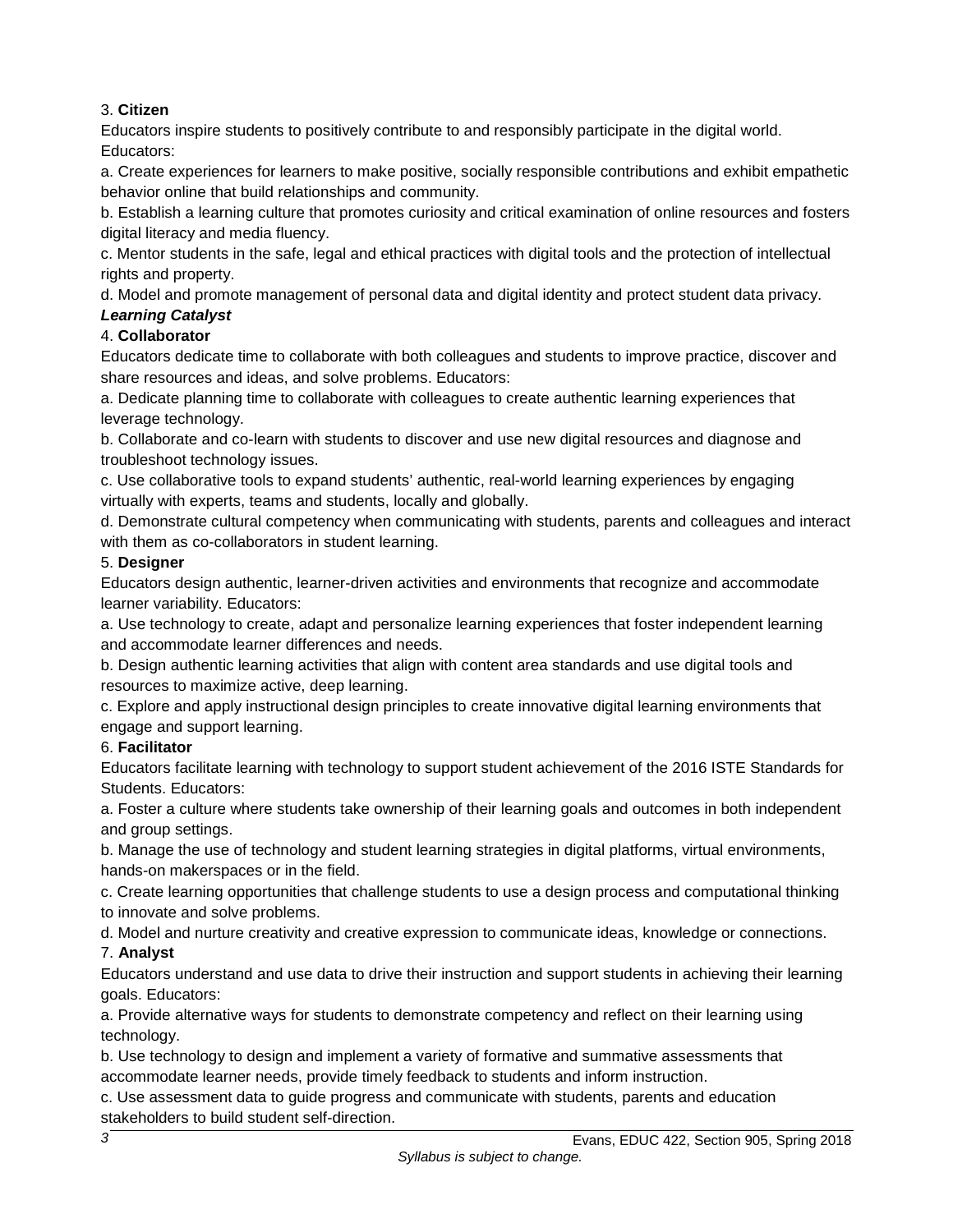For more information, contact [standards@iste.org.](mailto:standards@iste.org) ISTE Standards for Educators, ©2017, ISTE® (International Society for Technology in Education), iste.org. All rights reserved. [iste.org/standards](https://www.iste.org/standards/standards)

## <span id="page-5-0"></span>**Expected Dispositions for the Education Profession**

Education is a profession that has, at its core, certain dispositional attributes that must be acquired and developed. Teaching and working with learners of all ages requires not only specific content knowledge and pedagogical skills, but positive attitudes about multiple dimensions of the profession. The School of Education has identified six dispositions that must be evident in teacher candidates: social justice and equity, collaboration, critical thinking, professional ethics, reflective teaching and learning, and life-long learning. These dispositions have observable actions that will be assessed throughout the preparation program. For each dispositional element, there are three levels of performance - *unacceptable*, *initial target*, and *advanced target*. The description and rubric for the three levels of performance offer measurable behaviors and examples.

- *Social Justice and Equity*: Candidates appreciate the languages, communities, and experiences learners bring to the classroom. Candidates advocate for and support marginalized communities and individuals.
- *Collaboration*: Candidates learn and practice the skills of collaboration in their coursework and use them in their professional interactions with students, colleagues, parents, caregivers, and those in the wider community.
- *Critical Thinking*: Candidates analyze various professional contexts, resulting in more informed decision-making about professional practice.
- *Professional Ethics*: Candidates learn to make and act on well-reasoned, principled judgments.
- *Reflective Teaching and Learning*: Candidates critically review their professional practice and the impact it has on student success.
- *Life-Long Learning*: Candidates are committed to actively seeking new knowledge, skills, and experiences throughout their career.

The assessment is designed to provide candidates with ongoing feedback for their growth in professional dispositions and includes a self-assessment by the candidate. The dispositions and rubric are presented, explained and assessed in one or more designated courses in each program as well as in clinical practice. Based upon assessment feedback candidates will compose a reflection that becomes part of the candidate's Teaching Performance Expectation portfolio. Candidates are expected to meet the level of *initial target* during the program.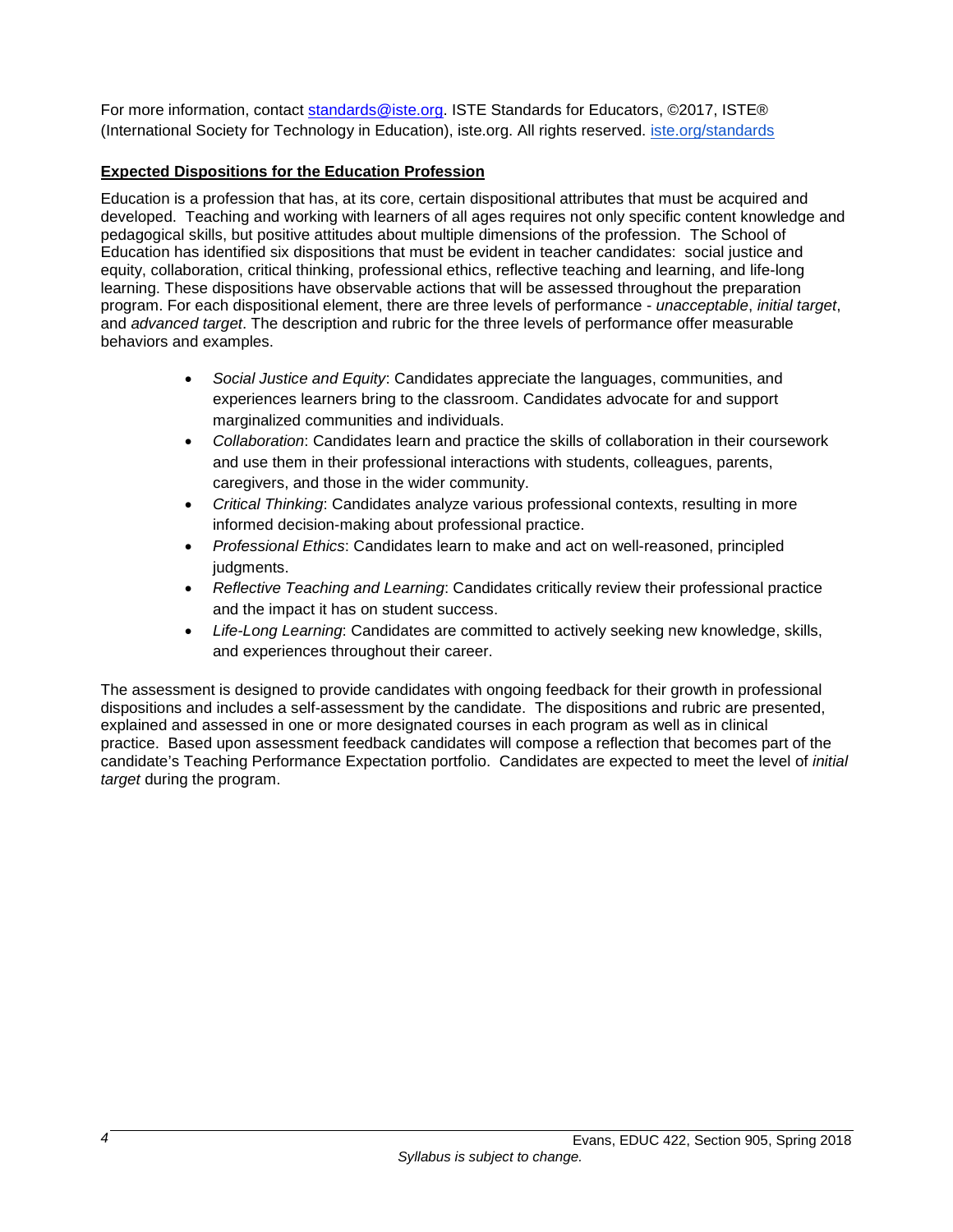# <span id="page-6-0"></span>**SCHEDULE/COURSE OUTLINE**

| <b>Date</b>                    | <b>Topic</b>                                                                                | <b>Assignments</b>                                                                                                                                                                                          | <b>Due Date</b>                                                                                                                                                       |
|--------------------------------|---------------------------------------------------------------------------------------------|-------------------------------------------------------------------------------------------------------------------------------------------------------------------------------------------------------------|-----------------------------------------------------------------------------------------------------------------------------------------------------------------------|
| Week 1<br>Jan. 23<br>In-person | Introductions,<br>Course Overview,<br>complete course<br>work                               | <b>Forum Post:</b><br>Introduction<br><b>Initial Post</b><br>2 Peer Responses<br>Assignment:<br><b>Complete Student Survey</b><br><b>Statement of Own Work</b><br>Digital Portfolio buildout                | Thursday, January 25, 11:55 pm<br>Sunday, January 28, 11:55 pm<br>Sunday, January 28, 11:55 pm<br>Sunday, January 28, 11:55 pm<br>Sunday, January 28, 11:55 pm        |
| Week 2<br>Jan. 30<br>In-person | Web 2.0<br>Technologies,<br>Social Media,<br>and Professional<br><b>Learning Networks</b>   | <b>Forum Post:</b><br>Web 2.0 Technologies<br><b>Initial Post</b><br>2 Peer Responses<br>Assignment:<br>Web 2.0 Tool- Animoto<br><b>Professional Learning Network</b>                                       | Thursday, February 1, 11:55 pm<br>Sunday, February 4, 11:55 pm<br>Sunday, February 4, 11:55 pm<br>Sunday, February 4, 11:55 pm                                        |
| Week 3<br>Feb. 6<br>Online     | Digital Citizenship                                                                         | <b>Forum Post:</b><br>Digital Citizenship<br><b>Initial Post</b><br>2 Peer Responses<br>Assignment:<br><b>Digital Citizenship Poster</b><br><b>Copyright Challenge</b>                                      | Thursday, February 8, 11:55 pm<br>Sunday, February 11, 11:55 pm<br>Sunday, February 11, 11:55 pm<br>Sunday, February 11, 11:55 pm                                     |
| Week 4<br>Feb. 13<br>In-person | Student Surveys,<br><b>Instructional Video</b><br>Project, ISTE<br><b>Teacher Standards</b> | <b>Forum Post:</b><br><b>Digital Portfolios</b><br><b>Initial Post</b><br>2 Peer Responses<br><b>Assignment:</b><br><b>Student Survey</b><br><b>Student Survey Responses</b><br>Instructional Video (Pitch) | Thursday, February 15, 11:55 pm<br>Sunday, February 18, 11:55 pm<br>Thursday, February 15, 11:55 pm<br>Sunday, February 18, 11:55 pm<br>Sunday, February 18, 11:55 pm |
| Week 5<br>Feb. 20<br>Online    | Evaluating<br>Educational<br>Technology                                                     | <b>Forum Post:</b><br>Assessing Instructional Apps<br><b>Initial Post</b><br>2 Peer Responses<br>Assignment:<br>Technology Review-Main Blog<br>Post                                                         | Thursday, February 22, 11:55 pm<br>Sunday, February 25, 11:55 pm<br>Thursday, February 22, 11:55 pm<br>Thursday, February 22, 11:55 pm                                |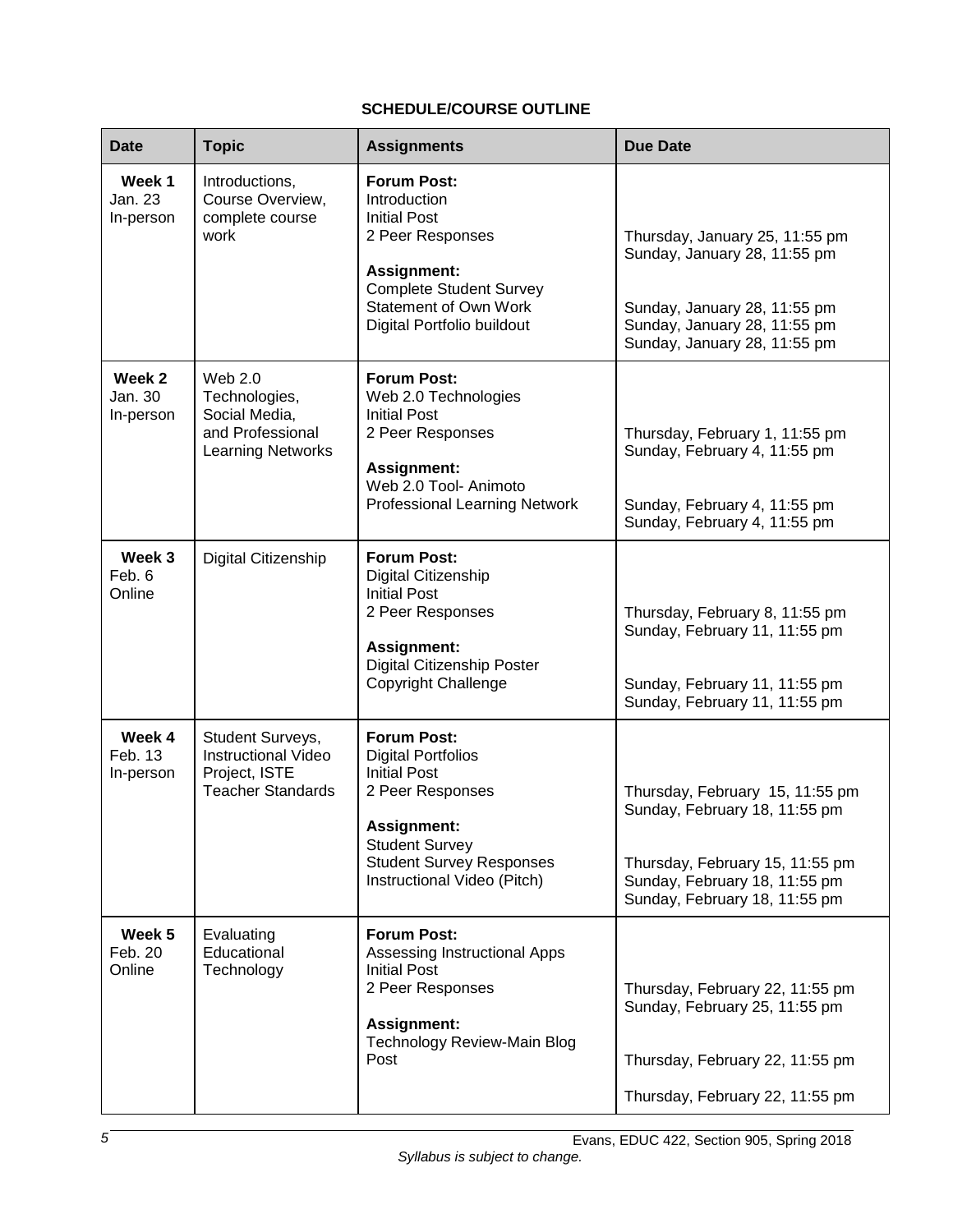|                                |                                    | Post hyperlink in the discussion<br>forum to share your blog post so<br>others can comment on blog post.<br>4 Peer Comments                                                                                                                                                                                                                                 | Sunday, February 25, 11:55 pm                                                                                                                                                                                                                                                                            |
|--------------------------------|------------------------------------|-------------------------------------------------------------------------------------------------------------------------------------------------------------------------------------------------------------------------------------------------------------------------------------------------------------------------------------------------------------|----------------------------------------------------------------------------------------------------------------------------------------------------------------------------------------------------------------------------------------------------------------------------------------------------------|
| Week 6<br>Feb. 27<br>In-person | Using Technology<br>for Assessment | <b>Forum Post:</b><br>Online Gradebook<br><b>Initial Post</b><br>2 Peer Responses<br><b>ISTE Teacher Standards 1</b><br><b>Initial Post Due</b><br>2 Peer Responses Due<br><b>Assignment:</b><br>Google Forms Quiz<br>Post hyperlink to Quiz<br><b>Quiz Responses</b><br>Google Forms Quiz Scoring<br>Evidence<br>Online Gradebook<br><b>Grading Rubric</b> | Thursday, March 1, 11:55 pm<br>Sunday, March 4, 11:55 pm<br>Thursday, March 1, 11:55 pm<br>Sunday, March 4, 11:55 pm<br>Thursday, March 1, 11:55 pm<br>Thursday, March 1, 11:55 pm<br>Saturday, March 3, 11:55 pm<br>Sunday, March 4, 11:55 pm<br>Sunday, March 4, 11:55 pm<br>Sunday, March 4, 11:55 pm |
| Week 7<br>Mar. 6<br>Online     | Project-based<br>Learning          | <b>Forum Post:</b><br>Project-based Learning<br><b>Initial Post</b><br>2 Peer Responses<br><b>Assignment:</b><br>Web Hunt<br>Instructional Video (Storyboarding)<br><b>ISTE Teacher-Standards 1</b>                                                                                                                                                         | Thursday, March 8, 11:55 pm<br>Sunday, March 11, 11:55 pm<br>Sunday, March 11, 11:55 pm<br>Sunday, March 11, 11:55 pm<br>Sunday, March 11, 11:55 pm                                                                                                                                                      |
| Week 8<br>Mar. 13<br>Online    | Game-based<br>Learning             | <b>Forum Post:</b><br>Game-based Learning<br><b>Initial Post</b><br>2 Peer Responses<br><b>Assignment:</b><br>Video Games<br><b>ISTE Teacher-Standards 2</b>                                                                                                                                                                                                | Thursday, March 15, 11:55 pm<br>Sunday, March 18, 11:55 pm<br>Sunday, March 18, 11:55 pm<br>Sunday, March 18, 11:55 pm                                                                                                                                                                                   |
| Week 9                         | No class                           | No forums<br>No assignments                                                                                                                                                                                                                                                                                                                                 | <b>Spring Break</b>                                                                                                                                                                                                                                                                                      |
| Week 10<br>Mar. 27<br>Online   | Coding in the<br>Classroom         | <b>Forum Post:</b><br>Coding in the Classroom<br><b>Initial Post</b><br>2 Peer Responses<br>Assignment:<br>Codesters<br><b>ISTE Teacher-Standards 3</b>                                                                                                                                                                                                     | Thursday, March 29, 11:55 pm<br>Sunday, April 1, 11:55 pm                                                                                                                                                                                                                                                |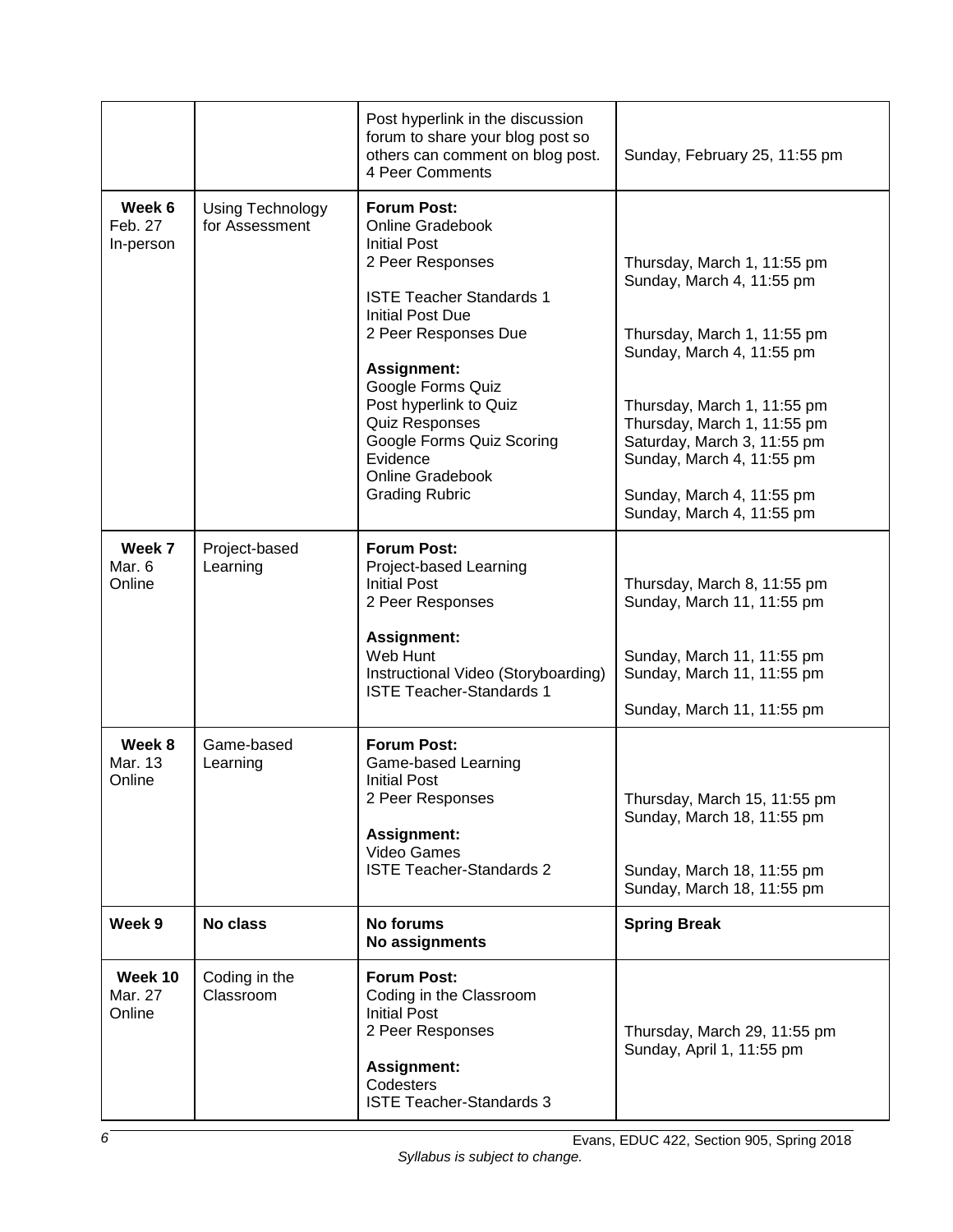|                                 |                                |                                                                                                                                                                  | Sunday, April 1, 11:55 pm<br>Sunday, April 1, 11:55 pm                                                                 |
|---------------------------------|--------------------------------|------------------------------------------------------------------------------------------------------------------------------------------------------------------|------------------------------------------------------------------------------------------------------------------------|
| Week 11<br>Apr. 3<br>In-person  | Mobile Learning                | <b>Forum Post:</b><br>Mobile Learning<br><b>Initial Post</b><br>2 Peer Responses<br><b>Assignment:</b><br>Mobilism Proposal<br><b>ISTE Teacher-Standards 4</b>   | Thursday, April 5, 11:55 pm<br>Sunday, April 8, 11:55 pm<br>Sunday, April 8, 11:55 pm<br>Sunday, April 8, 11:55 pm     |
| Week 12<br>Apr. 10<br>Online    | <b>Flipped Classroom</b>       | <b>Forum Post:</b><br><b>Flipped Classroom</b><br><b>Initial Post</b><br>2 Peer Responses<br><b>Assignment:</b><br>Screencast<br><b>ISTE Teacher-Standards 5</b> | Thursday, April 12, 11:55 pm<br>Sunday, April 15, 11:55 pm<br>Sunday, April 15, 11:55 pm<br>Sunday, April 15, 11:55 pm |
| Week 13<br>Apr. 17<br>Online    | Instructional<br>Video Project | <b>Assignment:</b><br><b>Instructional Video</b><br><b>ISTE Teacher-Standards 6</b>                                                                              | Sunday, April 22, 11:55 pm<br>Sunday, April 22, 11:55 pm                                                               |
| Week 14<br>Apr. 24<br>In-person | Teacher Website                | <b>Assignment:</b><br><b>Teacher Website</b><br><b>ISTE Teacher-Standards 7</b>                                                                                  | Sunday, April 29, 11:55 pm<br>Sunday, April 29, 11:55 pm                                                               |
| Week 15<br>May 1<br>In-person   | <b>Final Submissions</b>       | <b>Assignment:</b><br><b>Course Digital Portfolio</b><br><b>ISTE Teacher Standards 1-7</b><br>(Final Submission)                                                 | Sunday, May 6, 11:55 pm<br>Sunday, May 6, 11:55 pm                                                                     |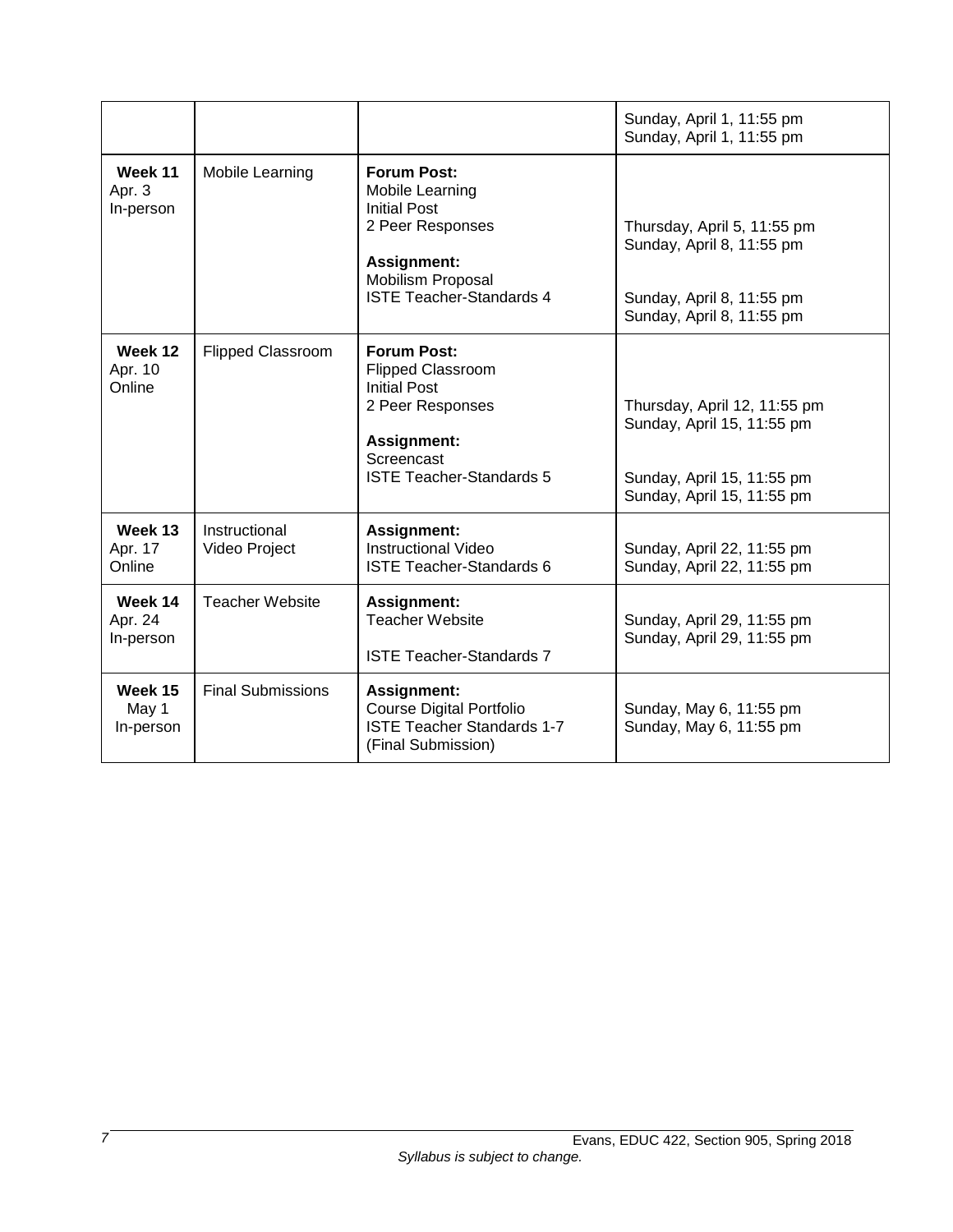## <span id="page-9-0"></span>**COURSE REQUIREMENTS AND GRADED COURSE COMPONENTS**

## <span id="page-9-1"></span>**Course Assignments**

| <b>Assignment</b>                     | <b>Description</b>                                                                                                         | <b>Points</b> |
|---------------------------------------|----------------------------------------------------------------------------------------------------------------------------|---------------|
| <b>Discussion</b>                     | Introduction of student to other students: Initial post 15 pt. Peer                                                        |               |
| <b>Forums</b>                         | Posts (5 pt. each $x$ 2) = 10                                                                                              | 25            |
|                                       | Students to complete 11 discussion forum assignments in which                                                              |               |
|                                       | they write their own post and then respond to two other students'                                                          | 220           |
|                                       | posts with value-added comments.                                                                                           |               |
|                                       | Initial Post (10 pt.)-Peer Posts (5 pt. each x 2) = 20 points x 11:                                                        |               |
|                                       | ISTE Teacher Standards 1 Peer responses (5 pt. each x 2)                                                                   |               |
|                                       |                                                                                                                            | 10            |
| <b>Student Survey</b>                 | Student Survey is completed to help instructor get to know                                                                 | 5             |
|                                       | students                                                                                                                   |               |
| <b>Statement of</b>                   | Students provided a signed statement that states all work they                                                             | 5             |
| <b>Work</b>                           | complete and submit will be their own.                                                                                     |               |
| <b>Digital Portfolio</b><br>build out | Students to build out foundation for Google Site digital portfolio                                                         | 20            |
| <b>Personal</b>                       | for all assignments to be completed at end of semester.<br>Students use Web 2.0 tools to build a personal learning network | 30            |
| <b>Learning Network</b>               | and engage in collaborative learning and professional growth.                                                              |               |
| Web 2.0 Tool-                         | Animoto is a Web 2.0 Tool to create digital stories. Digital                                                               | 40            |
| Animoto                               | storytelling is a wonderful new medium for telling stories through                                                         |               |
|                                       | pictures, videos, and words. Students will create a digital story of                                                       |               |
|                                       | themselves to share with their students as a way to visually                                                               |               |
|                                       | introduce themselves to students, parents, and anyone else who                                                             |               |
|                                       | might visit the teacher's website (to be completed later in the                                                            |               |
|                                       | course).                                                                                                                   |               |
| Copyright                             | In this day and age, teachers and students need to pay careful                                                             | 20            |
| Challenge                             | attention to copyright. This exercise will help teachers to develop                                                        |               |
|                                       | knowledge about copyright issues.                                                                                          |               |
| <b>Digital</b>                        | Web 2.0 technologies such as social networking sites have                                                                  | 20            |
| <b>Citizenship</b>                    | changed the way we learn, share, connect, and communicate.                                                                 |               |
| <b>Poster</b>                         | To be able to support appropriate uses of technology in-and-out                                                            |               |
|                                       | of their classrooms, teachers must address new rules, norms,                                                               |               |
|                                       | and responsibilities with respect to privacy, identity, ownership                                                          |               |
|                                       | and authorship, credibility, and participation that come with the                                                          |               |
|                                       | use of these technologies. For this assignment, you will create a                                                          |               |
|                                       | poster that informs students and parents about the issues of                                                               |               |
|                                       | digital citizenship. You will create your poster using one of the                                                          |               |
|                                       | following web 2.0 technologies: Google Drawing (accessed<br>through Google Drive), Prezi, and Glogster.                    |               |
| Technology                            | To be able to integrate technology into the classroom, teachers                                                            | 40            |
| <b>Review</b>                         | must develop the skills to successfully evaluate different                                                                 |               |
|                                       | technologies that exist, and choose the appropriate technology                                                             |               |
|                                       | that best meets the needs of their students. For this assignment,                                                          |               |
|                                       | you will search, find, test, and write a blog post about a piece of                                                        |               |
|                                       | technology that teachers, parents, and students can use to                                                                 |               |
|                                       | enhance academic content learning. You can will create your                                                                |               |
|                                       | own blog with Google Blogger, and publish your blog post (40                                                               | 20            |
|                                       | points), and comment on 4 (20 points) other blogs created by                                                               |               |
|                                       | your peers.                                                                                                                |               |
| <b>Student Survey</b>                 | Teachers need to get to know their students quickly in the                                                                 | 10            |
|                                       | beginning of the school year. What better way than to have them                                                            |               |
|                                       | complete a survey. Teachers will create a survey using Google                                                              |               |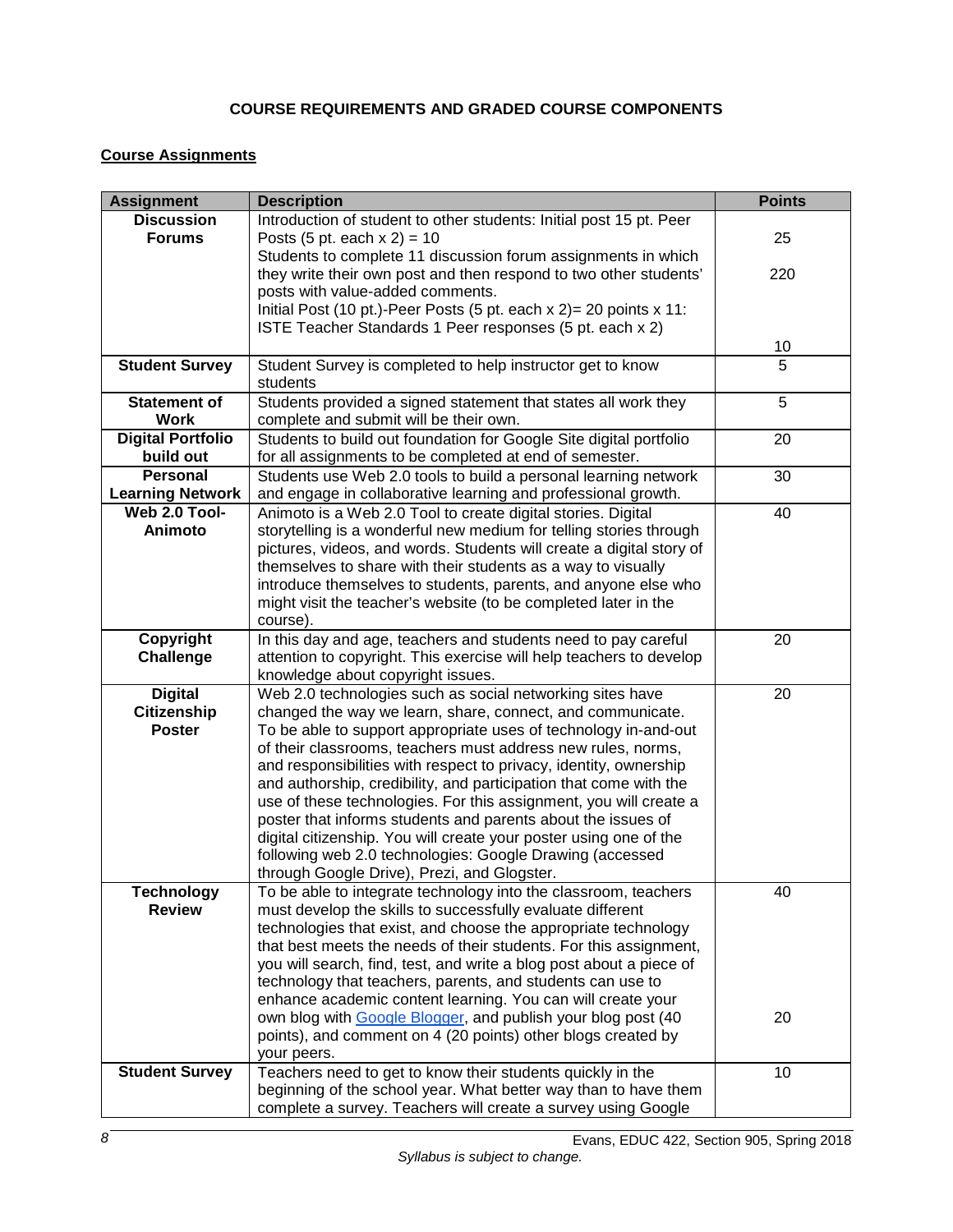|                             | Forms. Once students complete the survey, the teacher can view<br>the results in a Google Sheets.                                                                                                   |                                           |
|-----------------------------|-----------------------------------------------------------------------------------------------------------------------------------------------------------------------------------------------------|-------------------------------------------|
| <b>Web Hunt</b>             | Teachers need to have lessons before they start teaching. There<br>are multiple ways to integrate technology into classroom<br>instruction. Critical and creative thinking skills are two important | 40                                        |
|                             | skills teachers need to develop to be able to identify appropriate                                                                                                                                  |                                           |
|                             | technology tools to support students' learning process. For this                                                                                                                                    |                                           |
|                             | assignment, you will create a classroom activity utilizing a Web<br>Hunt. Students will create a lesson that can be used in their                                                                   |                                           |
|                             | intended classroom. The lesson will be based on the content                                                                                                                                         |                                           |
|                             | area and grade level the teacher intends to teach, matching it                                                                                                                                      |                                           |
|                             | with state teaching standards. Drawing upon an inquiry-based                                                                                                                                        |                                           |
|                             | and problem-based pedagogy of learning, a Web Hunt facilitates                                                                                                                                      |                                           |
|                             | the process of students developing an in-depth understanding of<br>a topic through exploring the web.                                                                                               |                                           |
| <b>Assessment</b>           | Technology offers a variety of tools that can be used in the                                                                                                                                        | <b>Google Form</b>                        |
| Tools:                      | classroom to track student progress and assess their learning. It                                                                                                                                   | Quiz                                      |
|                             | can also be used to facilitate communication between the                                                                                                                                            | 20                                        |
|                             | teacher and the students as well as parents about student                                                                                                                                           | <b>Google Form</b><br><b>Quiz Scoring</b> |
|                             | growth and development. Using technology tools for assessment<br>allows teachers to be more efficient and productive as they can                                                                    | <b>Evidence</b>                           |
|                             | document and analyze student data in a virtual space. For this                                                                                                                                      | 5                                         |
|                             | assignment, you will engage in the authentic practices of                                                                                                                                           | <b>Rubric</b>                             |
|                             | teachers by designing assessment items, measuring student                                                                                                                                           | 10                                        |
|                             | learning, analyzing student learning, and communicating student<br>learning to students and parents using a variety of technology                                                                   | Online<br><b>Gradebook</b>                |
|                             | tools.                                                                                                                                                                                              | 10                                        |
| <b>Video Games</b>          | Today, we live in a world of constant change where social                                                                                                                                           | 40                                        |
|                             | practices are evolving around new computing and digital                                                                                                                                             |                                           |
|                             | technologies that allow people to connect, communicate, learn,<br>play, and work in ways that are different than the previous                                                                       |                                           |
|                             | century. Children need to develop a broader set of competencies                                                                                                                                     |                                           |
|                             | that cut across disciplinary boundaries to solve new and complex                                                                                                                                    |                                           |
|                             | problems facing the world. One highly engaging technology that                                                                                                                                      |                                           |
|                             | provides opportunities for both content learning and the                                                                                                                                            |                                           |
|                             | development of these skills is video games. In this assignment,<br>you will develop an in-depth understanding of video games by                                                                     |                                           |
|                             | playing a game, analyzing a game, and writing a reflective blog                                                                                                                                     |                                           |
|                             | post on the game you played.                                                                                                                                                                        |                                           |
| Coding in the               | It is essential that teachers become familiar with the teaching of                                                                                                                                  | 60                                        |
| <b>Classroom</b>            | coding in the classroom. More and more jobs have something to<br>do with coding. Teachers need to develop a level of comfort and                                                                    |                                           |
|                             | confidence when it comes to teaching coding. Teacher will gain                                                                                                                                      |                                           |
|                             | knowledge about the world of coding and practice some coding                                                                                                                                        |                                           |
|                             | on their own.                                                                                                                                                                                       |                                           |
| <b>Mobilism</b><br>Proposal | Technology can be expensive and beyond the means of many<br>schools. How does a school district, a school, or a classroom                                                                           | 60                                        |
|                             | teacher find a way to integrate technology that can improve                                                                                                                                         |                                           |
|                             | student learning? The answer is: external grants. But, grants                                                                                                                                       |                                           |
|                             | require writing a grant proposal that justifies the need for funding.                                                                                                                               |                                           |
|                             | For this assignment, you will write a grant proposal as an                                                                                                                                          |                                           |
|                             | individual or in pairs to integrate mobile technology into your<br>classroom. If you work with another person, one person should                                                                    |                                           |
|                             | create a Google Doc and share it with the other person (giving                                                                                                                                      |                                           |
|                             | editing ability), and the pair should work collaboratively on the                                                                                                                                   |                                           |
|                             | mobilism proposal together.                                                                                                                                                                         |                                           |

*9*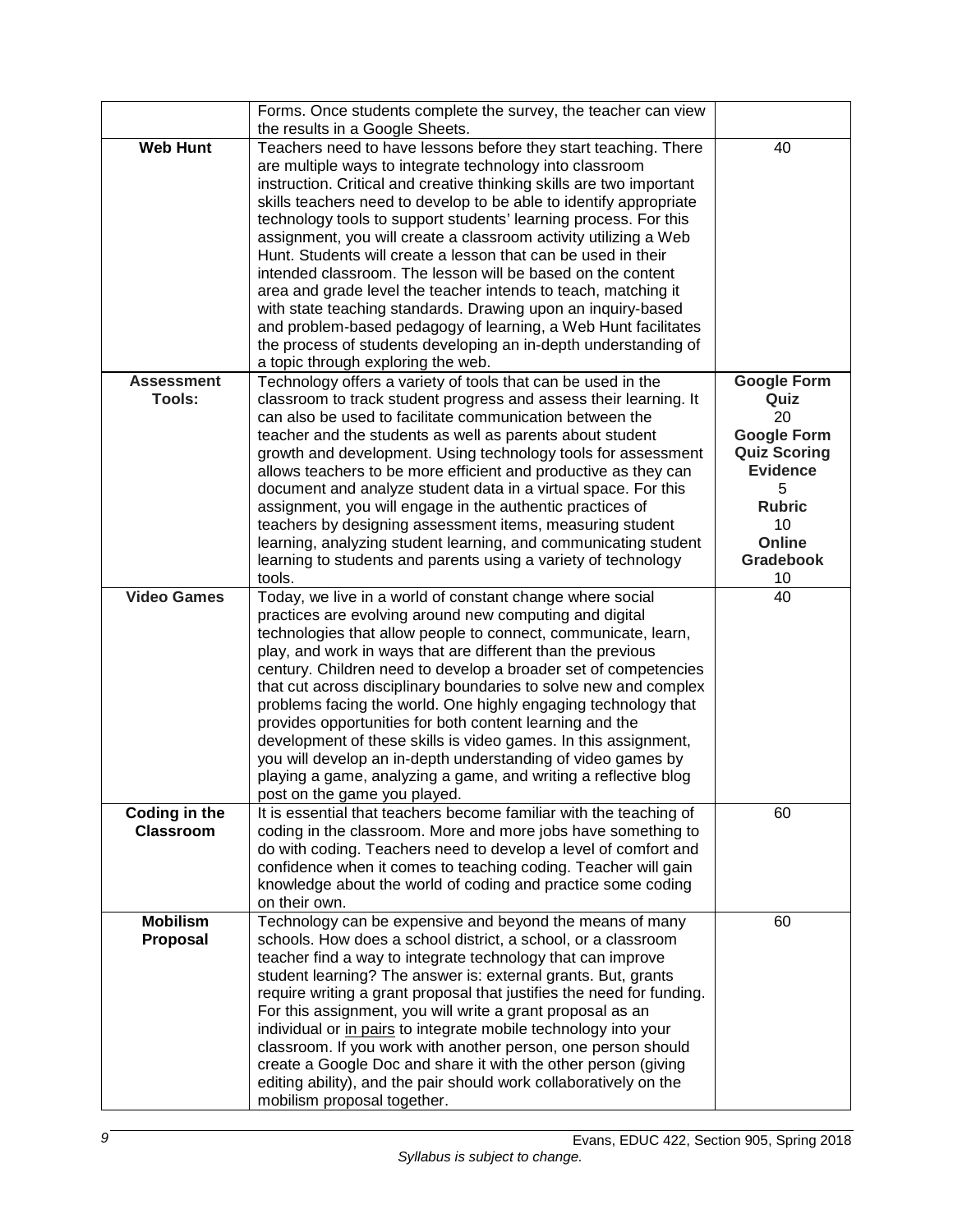| <b>Screencast</b>                                                                                                                             | In schools now, teachers need to use technology to<br>communicate with more clarity and impact than you can with<br>written words alone. Screencasting allows the teachers to do<br>this. Teachers can create a screencast to record a video of their<br>screen. Screencasts allows teachers to record procedures and<br>answer common questions, give students audio-visual feedback<br>(the next best thing to a 1:1 conversation), record lessons that<br>students can access anytime, anywhere, make a video to help<br>your substitute teacher if you have to miss class. | 20                                                                                                            |
|-----------------------------------------------------------------------------------------------------------------------------------------------|--------------------------------------------------------------------------------------------------------------------------------------------------------------------------------------------------------------------------------------------------------------------------------------------------------------------------------------------------------------------------------------------------------------------------------------------------------------------------------------------------------------------------------------------------------------------------------|---------------------------------------------------------------------------------------------------------------|
| <b>Instructional</b><br><b>Video Project</b>                                                                                                  | Students will work individually or in pairs (your choice) to create<br>an instructional video (3-5 minutes) for classroom use. Students<br>will identify the content standards that are met with the<br>instructional video, and the grade level. Students will create a<br>pitch for their project and storyboard for the instructor to approve.<br>Students will use a digital camera or other camera, edit video<br>files, and upload their video and share it on YouTube.                                                                                                  | Pitch<br>10<br>Storyboard<br>20<br><b>Final Video</b><br>70                                                   |
| <b>Teacher Website</b><br>Submitted at end<br>of semester-<br>students should<br>develop early in<br>the semester                             | Students will create a teacher website with Google Sites to<br>create a website for teachers to share about their class and its<br>rules, activities, resources and more.                                                                                                                                                                                                                                                                                                                                                                                                      | 40                                                                                                            |
| <b>Digital Portfolio</b><br>Submitted at end<br>of semester-<br>students to be<br>adding to digital<br>portfolio as<br>semester<br>progresses | For teachers to easily share what they have completed in the<br>class and to practice with a digital portfolio, teachers will create a<br>digital portfolio of their assignments using Google Sites.                                                                                                                                                                                                                                                                                                                                                                           | 50                                                                                                            |
| <b>ISTE Teacher</b><br><b>Standards 1-7</b>                                                                                                   | Students will reflect on ISTE Teacher Standards 1-7. The written<br>narratives must include a narrative that describes and provides<br>evidence for how the artifacts meet each standard with a<br>hyperlink within the narrative to the evidence/artifact. Throughout<br>the course, students will work on writing their narratives, and will<br>submit the completed at the end of the semester.                                                                                                                                                                             | 70<br><b>ISTE Teacher</b><br>Standards 1-7<br>$(10 \text{ pt. each.})$<br><b>Final Submission</b><br>(10 pt.) |
| <b>Professional</b><br><b>Disposition</b>                                                                                                     | Students are expected to have a positive and professional<br>disposition toward learning and teaching. Students should help<br>each other to create a positive learning environment for<br>everyone. This means have a positive attitude and actively<br>participate in discussion forums and other activities with other<br>students and online.                                                                                                                                                                                                                              | 20                                                                                                            |
|                                                                                                                                               | <b>Total Points</b>                                                                                                                                                                                                                                                                                                                                                                                                                                                                                                                                                            | 1000                                                                                                          |

Detailed information is provided on Cougar Courses. Please note that modifications may occur at the discretion of the instructor. In addition to the assignments described above, performance assessment will be on student's cooperation and flexibility in response to unforeseen challenges and student's ability to perform tasks using a variety of technology tools.

# <span id="page-11-0"></span>**Grading Standards**

All assignments, requirements, due dates and scoring rubrics will be available through Cougar Courses. *You are responsible to successfully submit all assignments, review instructor's feedback, and track your grades and progress in the course.* In order to successfully complete this course, all assignments must be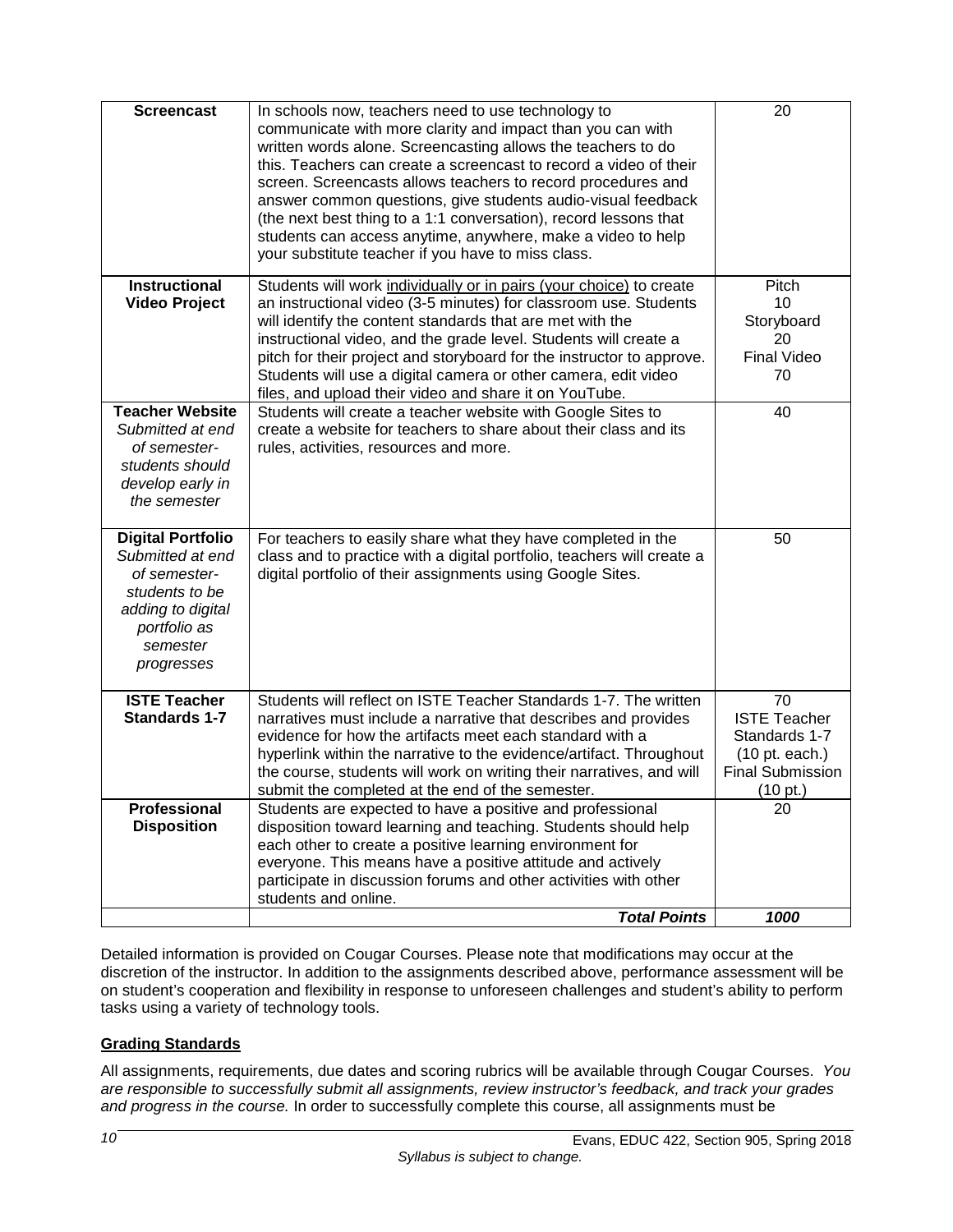completed at an acceptable level noted on assignment directions. All assignments are due by 11:55 p.m. on the due date, unless specified otherwise. **No credit will be awarded if you miss the deadline for posting on discussion forums.**

### <span id="page-12-0"></span>**Course Grades**

Final grades are calculated on the standard of:

| A: 93% - 100% | A-: 90% - 92%       | B+: 87% - 89% | B: 83% - 86%  |
|---------------|---------------------|---------------|---------------|
| B-: 80% - 82% | $C_{+}$ : 77% - 79% | C: 73% - 76%  | C-: 70% - 72% |
| D: 60% - 69%  | F: below 60         |               |               |

Failure to complete this course with a grade of C+ or higher will prohibit a teacher candidate from entering a teaching credential program.

### <span id="page-12-1"></span>**Final Exam Statement**

There will be no final exam. The digital portfolio assignment submitted at the end of the semester provides the student and instructor with a summary of learning for the EDUC 422.

### <span id="page-12-2"></span>**School of Education/Course Attendance Policy**

Due to the dynamic and interactive nature of courses in the School of Education, all candidates (course participants) are expected to participate actively. Should the candidate (course participants) have extenuating circumstances, s/he should contact the instructor as soon as possible. *(Adopted by the COE Governance Community, December, 1997).*

#### <span id="page-12-3"></span>**Policy on Late/Missed Work**

*Late assignment policy:* 10% deduction for being one day late, 20% deduction two days late, 30% deduction three days late, and so on. After a week, no assignments will be accepted. If extraordinary circumstances occur, please contact the instructor BEFORE the deadline.

#### <span id="page-12-4"></span>**Student Collaboration Policy**

Some assignments in this course require students to collaborate. It is expected that all participants in this course to cooperate, share in collaborative assignments by being responsible for shared work divisions, meeting deadlines and ensuring collaborative assignments are completed in the best format possible.

## **GENERAL CONSIDERATIONS**

#### <span id="page-12-6"></span><span id="page-12-5"></span>**CSUSM Academic Honesty Policy**

Students will be expected to adhere to standards of academic honesty and integrity, as outlined in the Student Academic Honesty Policy. All assignments must be original work, clear and error-free. All ideas/material that are borrowed from other sources must have appropriate references to the original sources. Any quoted material should give credit to the source and be punctuated accordingly.

Academic Honesty and Integrity: Students are responsible for honest completion and representation of their work. Your course catalog details the ethical standards and penalties for infractions. There will be zero tolerance for infractions. If you believe there has been an infraction by someone in the class, please bring it to the instructor's attention. The instructor reserves the right to discipline any student for academic dishonesty, in accordance with the general rules and regulations of the university. Disciplinary action may include the lowering of grades and/or the assignment of a failing grade for an exam, assignment, or the class as a whole.

Incidents of Academic Dishonesty will be reported to the Dean of Students. Sanctions at the University level may include suspension or expulsion from the University.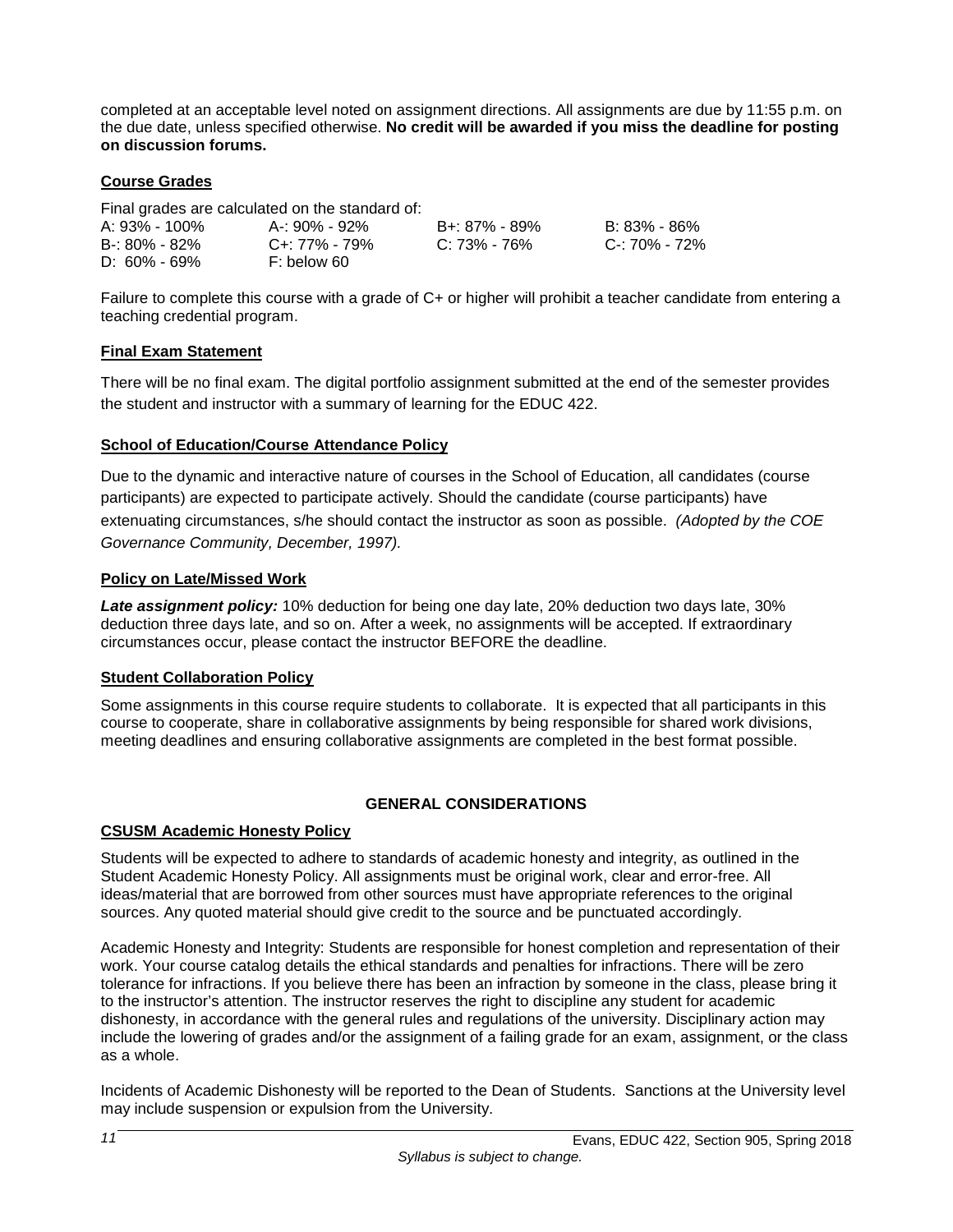Refer to the full Academic Honesty Policy at: [http://www.csusm.edu/policies/active/documents/Academic\\_Honesty\\_Policy.html](http://www.csusm.edu/policies/active/documents/Academic_Honesty_Policy.html)

## <span id="page-13-0"></span>**Plagiarism**

As an educator, it is expected that each candidate (course participant) will do his/her own work, and contribute equally to group projects and processes. Plagiarism or cheating is unacceptable under any circumstances. If you are in doubt about whether your work is paraphrased or plagiarized see the Plagiarism Prevention for Students website [http://library.csusm.edu/plagiarism/index.html.](http://library.csusm.edu/plagiarism/index.html) If there are questions about academic honesty, please consult the University catalog.

### <span id="page-13-1"></span>**Students with Disabilities Requiring Reasonable Accommodations**

Students with disabilities who require reasonable accommodations must seek approval for services by providing appropriate and recent documentation to the Office of Disability Support Services (DSS). This office is in Craven Hall 4300, contact by phone at (760) 750-4905, or TTY (760) 750-4909. Students authorized by DSS to receive reasonable accommodations should meet with their instructor during office hours. Alternatively, in order to ensure confidentiality, in a more private setting.

### <span id="page-13-2"></span>**Credit Hour Policy Statement**

Per the University Credit Hour Policy: Hybrid courses are comprised of out-of-class time associated with the no face-to-face sessions, and on-line work will total at least 45 hours per unit of credit.

### <span id="page-13-3"></span>**All University Writing Requirement**

The All-University Writing Requirement of 2500 words for a 3-unit course is satisfied written blogs and Forum Assignments of this course.

## <span id="page-13-4"></span>**Course Format**

This course has in-person sessions and online sessions with 60+ hours of out of class and online class participation.

### <span id="page-13-5"></span>**Necessary Technical Competency Required of Students**

For on-line and hybrid courses: This course is based on the Cougar Course Moodle designed by the instructor. To successfully complete online activities, you need to use Cougar Courses (view course materials, watch presentations and videos, submit assignments via hyperlink, post discussion responses and reply to peers' posts, join online chats, etc.). You may need to use e-mail effectively and know how to attach files. It is best that you know how to make minor configuration changes in a Web browser (change font sizes, open and close tabs, allow or disable pop-ups and plug-ins, enable Cookies and JavaScript, etc.). In addition, you are expected to use office applications (such as Google Suite for Education applications such as Google Drive, Google Docs, Google Forms and other applications, an image viewer, a PDF reader, etc.), engage in collaboration, and apply Web literacy skills (conduct an effective search with a search engine, evaluate trustworthiness of web content, understand copyrights). Lastly, you may need to troubleshoot basic hardware and software problems.

## <span id="page-13-6"></span>**Contact Information for Technical Support Assistance**

If you need any technical support, contact IITS Student Help Desk: [http://www.csusm.edu/sth/.](http://www.csusm.edu/sth/)

## <span id="page-13-7"></span>**Electronic Communication Protocol**

Electronic correspondence is a part of your professional interactions. If you need to contact the instructor, email is often the easiest way to do so. It is my intention to respond to all received e-mails in a timely manner. Please be reminded that e-mail and on-line discussions are a very specific form of communication, with their own nuances and etiquette. For instance, electronic messages sent in all upper case (or lower case) letters, major typos, or slang, often communicate more than the sender originally intended. With that said, please be mindful of all e-mail and on-line discussion messages you send to your colleagues, to faculty members in the